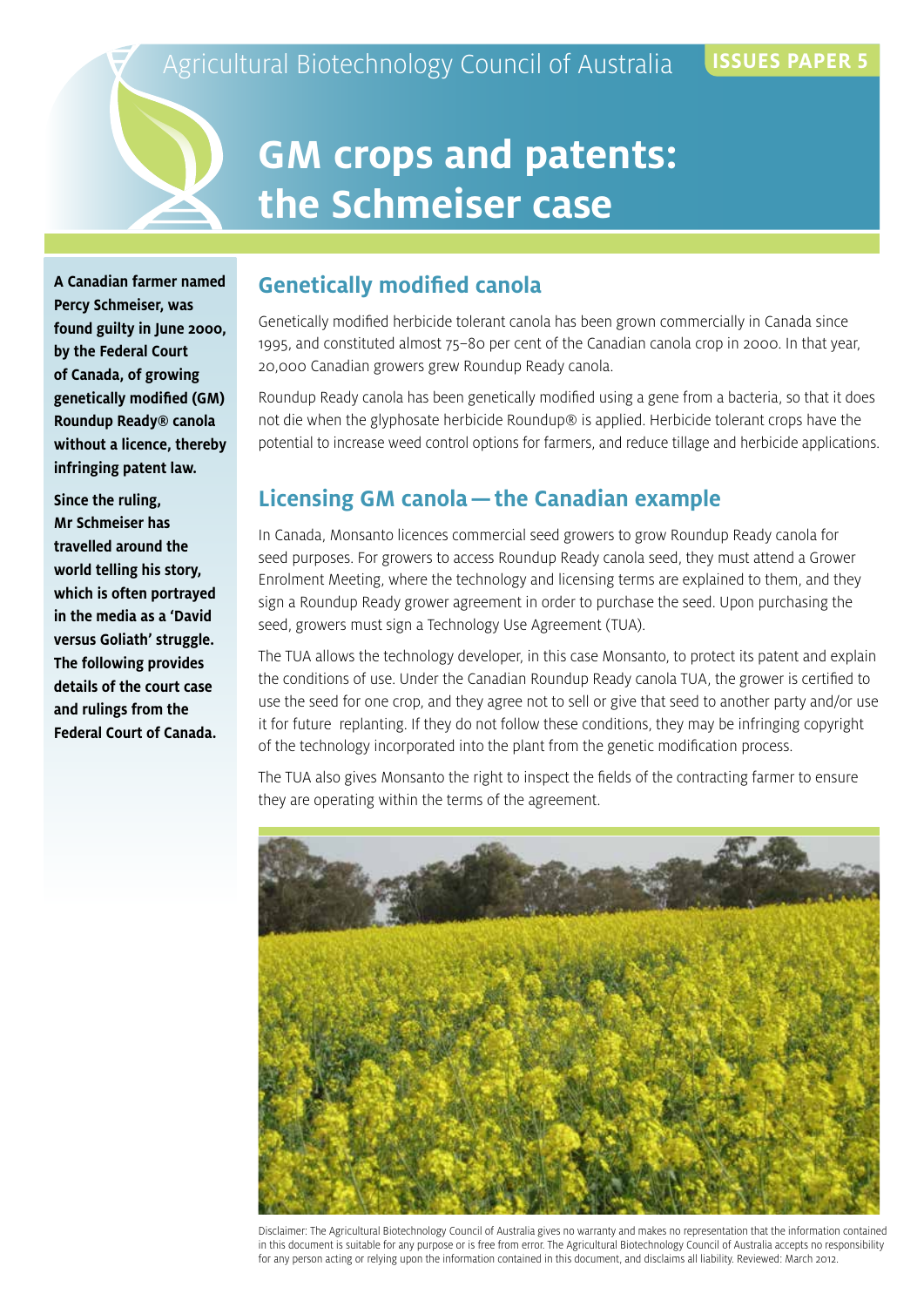# **contamination claims**

Percy Schmeiser farmed in Saskatchewan, Canada for almost 50 years, and has grown canola for most of this time. He has never purchased GM Roundup Ready canola, and has therefore never signed a TUA.

In providing details of his farming practices Mr Schmeiser claimed he purchased conventional canola seed in 1993, and saved a portion of the seed until 1999, for resowing each season on his 1030 acres (approximately 416 hectares).

During the court proceedings, Schmeiser did not deny the presence of Roundup Ready canola in his fields in 1998. Instead he claimed that his conventional canola was contaminated with seed from a neighbouring GM crop and that canola seed had been carried onto his land by the wind, bees, grain trucks and farm equipment. It was noted during the trial that the nearest farm growing GM canola was about 10 kilometres from the Schmeiser property. A farmer did however testify that he had lost GM seed from his truck on two occasions while passing the Schmeiser farm.

Expert evidence put forward by Dr Keith Downey, Research Scientist Emeritus at the Saskatoon Research Centre, states that none of the contamination sources suggested by Schmeiser could reasonably explain the concentration or extent of Roundup Ready canola of a commercial quality evident in his crop.

Dr Downey concluded that the seeds provided to him from Schmeiser's crop demonstrated that the canola plants growing were not the result of pollen movement or outcrossing, rather that the 'the high percentage of glyphosate [Roundup®]-resistant plants … indicated they were grown from commercial Roundup Ready canola seed.'

Mr Schmeiser testified that he planted his canola crop in 1997 with seed saved from the previous year. He claimed that he first noticed parts of his canola crop were resistant to Roundup® in 1997 when he sprayed Roundup® herbicide to kill weeds and re-growth, and saw that much of the re-growth (volunteers) survived. He then sprayed some three to four acres of his crop in one particular field to further determine why the plants had survived. Approximately 60 per cent of these plants also survived.

Mr Schmeiser did not notify Monsanto of the result, instead he harvested the field with the rest of his crop and used some of the seed for replanting the following season.

### **Percy Schmeiser and Connership of the crop** ABCA:IP5 page 2

Mr Schmeiser's lawyers argued during the court trial that, 'by the unconfined release of the gene into the environment Monsanto had not controlled its spread, and did not intend to do so, and they have therefore lost or waived their rights to exercise an exclusive patent over the gene.'

The judge said, 'A farmer whose field contains seed or plants originating from seed spilled into them, or blown as seed … or even growing from germination by pollen carried into his field from elsewhere … may own the seed or plants on his land even if he did not set about to plant them. He does not, however, own the right to the use of the patented gene, or of the seed or plant containing the patented gene or cell.'

In claiming that Monsanto did not have the right to patent a crop which it could not control and had no intention to do so, Mr Schmeiser ignores several facts according to the judge, including efforts by Monsanto to:

- implement licensing arrangements to limit the spread of the gene
- monitor authorised growers and any it considers might be growing the product without authorisation
- undertake sampling and testing of crops of those who are believed to be growing the crop without a licence
- remove plants from the fields of other farmers who complained about the presence of Roundup Ready canola in their fields.

#### **Use of the patent**

Mr Schmeiser's lawyers claimed that he did not infringe the patent because he did not utilise the crop potential (the patented gene) by spraying his 1998 canola crop with Roundup® after it had commenced growing.

The judge ruled that, 'In my opinion, whether or not the crop was sprayed with Roundup® during its growing period is not important. Growth of the seed, reproducing the patented gene and cell, and sale of the harvested crop constitutes taking the essence of the plaintiffs' [Monsanto's] invention, using it, without permission. In so doing the defendants [Schmeiser] infringed upon the patent interests of the plaintiff'.

#### **Farmer right to save seed**

Mr Schmeiser routinely saved a portion of the canola harvested on his property to serve as seed for the next generation of crops. He argued that if he was found guilty of infringing the patent, it would 'adversely affect